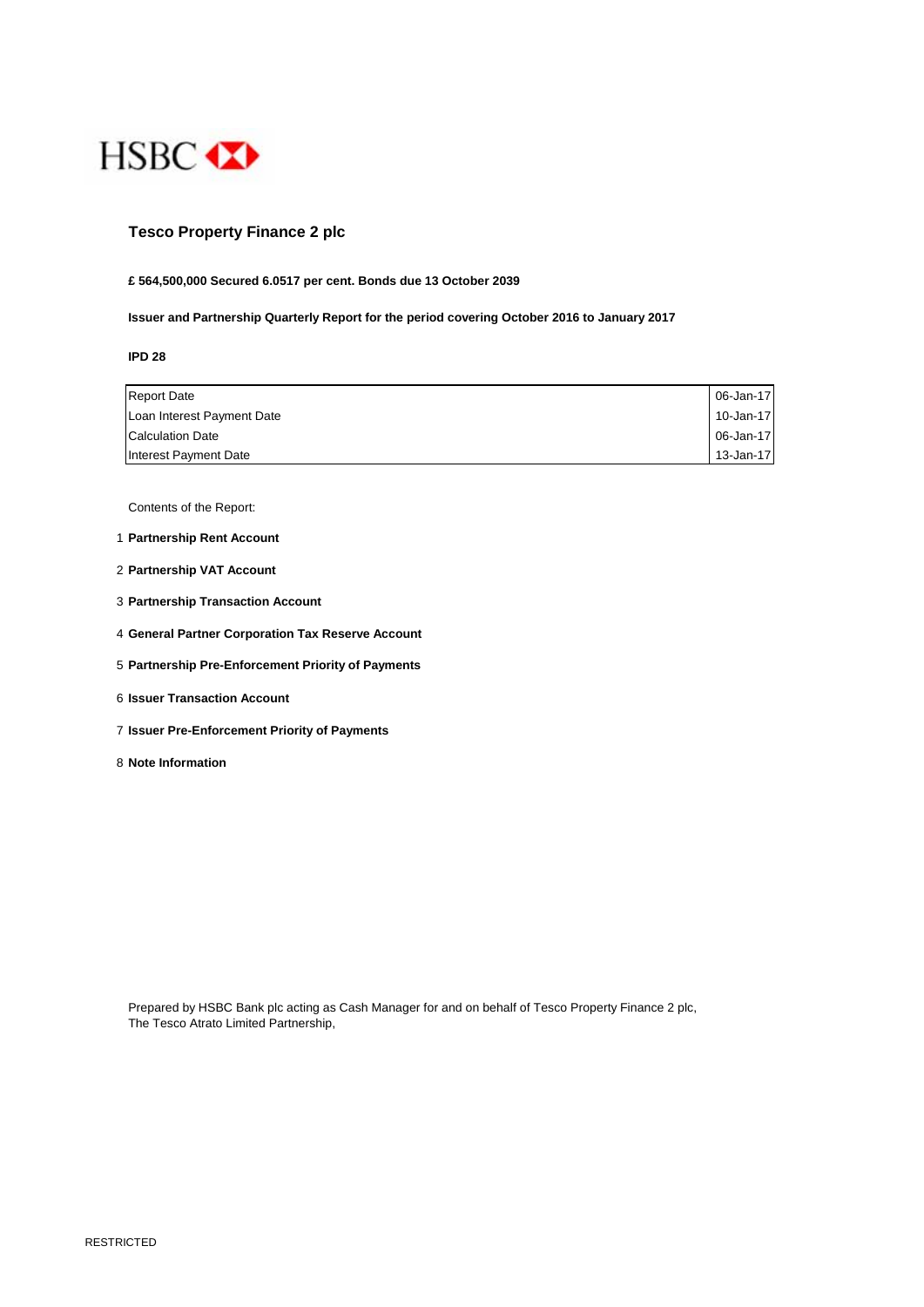# **1. Partnership Rent Account**

|             | Opening Balance                                        | 5,000.14 Cr                        |
|-------------|--------------------------------------------------------|------------------------------------|
| <b>DATE</b> | <b>ENTRY DETAILS</b>                                   | AMOUNT (£)<br>CR/DR                |
| 21-Dec-16   | Rent<br>10-Jan-17   To Partnership Transaction Account | 9,093,970.75 Cr<br>9,093,970.75 Dr |
|             | <b>Closing Balance</b>                                 | 5,000.14 Cr                        |
|             |                                                        |                                    |

### **2. Partnership VAT Account**

|                        | <b>Opening Balance</b>                   | 1,958,820.32 Cr                    |       |
|------------------------|------------------------------------------|------------------------------------|-------|
| <b>DATE</b>            | <b>ENTRY DETAILS</b>                     | AMOUNT (£)                         | CR/DR |
| 31-Oct-16<br>21-Dec-16 | <b>VAT Payment</b><br><b>VAT Funding</b> | 1,819,509.65 Dr<br>1,819,759.65 Cr |       |
|                        | <b>Closing Balance</b>                   | 1,959,070.32 Cr                    |       |

#### **3. Partnership Transaction Account**

|             | Opening Balance           | 314,306.34 Cr    |           |
|-------------|---------------------------|------------------|-----------|
| <b>DATE</b> | <b>ENTRY DETAILS</b>      | AMOUNT (£)       | CR/DR     |
|             |                           |                  |           |
|             |                           |                  |           |
| 09-Jan-17   | <b>Credit Interest</b>    | ۰                | l Cr      |
| 09-Jan-17   | <b>Credit Interest</b>    | ۰                | Cr        |
| 09-Jan-17   | <b>Credit Interest</b>    |                  | l Cr      |
| 10-Jan-17   | <b>Transfer from Rent</b> | 9,093,970.75     | <b>Cr</b> |
| 10-Jan-17   | <b>Trustee Fee</b>        | 1,500.00 Dr      |           |
| 10-Jan-17   | Ongoing Fee               | 66,947.45 Dr     |           |
| 10-Jan-17   | <b>Expenses</b>           | 68,783.31 Dr     |           |
| 10-Jan-17   | Partnership Swap payment  | 1,321,545.38 Cr  |           |
| 10-Jan-17   | Partnership Debt          | 10,258,558.33 Dr |           |
| 10-Jan-17   | Property Pool Manager Fee | 41,233.74 Dr     |           |
|             |                           |                  |           |
|             |                           |                  |           |
|             |                           |                  |           |
|             | <b>Closing Balance</b>    | 292,799.64 Cr    |           |

### **4. General Partner Corporation Tax Reserve Account**

|             | Opening Balance        | $0.00$ Cr  |       |
|-------------|------------------------|------------|-------|
| <b>DATE</b> | <b>ENTRY DETAILS</b>   | AMOUNT (£) | CR/DR |
|             |                        |            |       |
|             |                        |            |       |
|             |                        |            |       |
|             | <b>Closing Balance</b> | 0.00 Cr    |       |
|             |                        |            |       |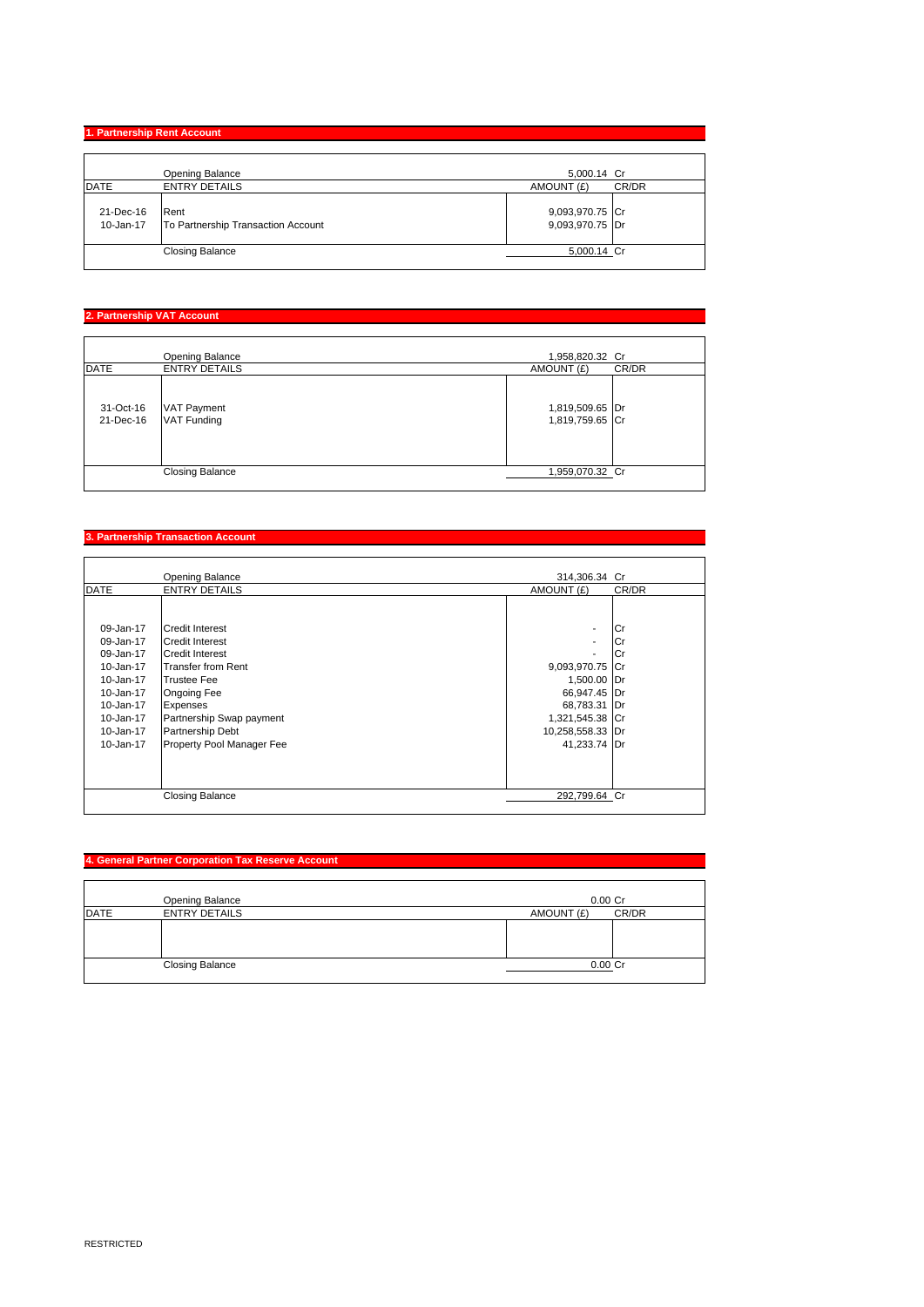|           | 5. Partnership Pre-Enforcement Priority of Payments                           |                          |                       |
|-----------|-------------------------------------------------------------------------------|--------------------------|-----------------------|
|           |                                                                               | <b>Funds Paid Out of</b> | <b>Funds Received</b> |
| Date      |                                                                               | account (£)              | into account (£)      |
| 10-Jan-17 |                                                                               |                          |                       |
|           | <b>Partnership Available Funds</b>                                            |                          |                       |
|           |                                                                               |                          |                       |
|           | a Rental Income                                                               |                          | 9,093,970.75          |
|           | b Funds from Issuer under Partnership Swaps                                   |                          | 10,258,582.98         |
|           | c From Partnership VAT Account                                                |                          |                       |
|           | d From Partnership Disposal Proceeds Account                                  |                          |                       |
|           | e From Partnership Insurance Proceeds Account                                 |                          |                       |
|           | f Interest received by the Partnership Accounts and Rent Account              |                          |                       |
|           | g Eligible Investment Earnings by Partnership                                 |                          |                       |
|           | h Advance under Committed Subordinated Loan Agreement                         |                          |                       |
|           | Net proceeds of a CPO Disposal or a Mortgage Property                         |                          |                       |
|           | Net proceeds of a disposal of a Mortgage Property                             |                          |                       |
|           | k Any other sums standing to the credit of the Partnership Transaction Ac     |                          | 21,506.70             |
|           | <b>Partnership Pre-Enforcement Priority of Payments</b>                       |                          |                       |
|           |                                                                               |                          |                       |
|           | a Partnership Security Trustee Fees                                           | 1,500.00                 |                       |
|           | b Issuer Security Trustee Fee, Bond Trustee, operating expenses of the Issuer |                          |                       |
|           | (Ongoing Partnership Facility Fee)                                            | 54,686.20                |                       |
|           | c Partnership Operating Expenses excluding GP UK Tax                          | 63,102.30                |                       |
|           | d Partnership Operator Fee                                                    | 2,694.81                 |                       |
|           | d Property Advisor Fee (Annual 25 K Jan)                                      |                          |                       |
|           | d Nominees Corporate Services Provider Fee                                    |                          |                       |
|           | d Nominees Holdco Corporate Services Provider Fee                             | 2,986.20                 |                       |
|           | d Nominees Side Letter payments                                               |                          |                       |
|           | d Nominees Holdco Side Letter payments                                        |                          |                       |
|           | d Account Bank Fee                                                            |                          |                       |
|           | d Cash Manager Fee                                                            |                          |                       |
|           | d Issuer Account Bank, PPA CM, CSP Fee (Ongoing Partnership Facility Fee)     | 11,511.25                |                       |
|           | d Headlease payment                                                           |                          |                       |
|           | e Partnership Expenses Ledger payment                                         |                          |                       |
|           | Partnership Debt Interest                                                     | 7,681,502.33             |                       |
|           | Partnership Swap payment                                                      | 8,937,037.60             |                       |
|           | g Partnership Debt Principal                                                  | 2,577,056.00             |                       |
|           | Issuer Partnership Swap Termination Amount (Ongoing Partnership Facility      |                          |                       |
|           | h Fee)                                                                        | 750.00                   |                       |
|           | Partnership Swap Termination Amount                                           |                          |                       |
|           | Property Pool Manager Fee                                                     | 41,233.74                |                       |
|           | k Partnership Expenses Ledger payment                                         |                          |                       |
|           | <b>Alteration Adjustment Rent</b>                                             |                          |                       |
|           | m Committed Subordinated Loan payment                                         |                          |                       |
|           | n Partnership Distribution Account                                            |                          |                       |
|           | Totals                                                                        | 19,374,060.43            | 19,374,060.43         |
|           |                                                                               |                          |                       |

| <b>Expense Reserve Ledger - Max GBP 500,000.00</b> |                        |                     |
|----------------------------------------------------|------------------------|---------------------|
|                                                    | Opening Balance        | 314.306.34 Cr       |
| <b>DATE</b>                                        | <b>ENTRY DETAILS</b>   | CR/DR<br>AMOUNT (£) |
|                                                    | Expense ledger top-up  | <b>CR</b>           |
|                                                    | <b>Closing Balance</b> | 314.306.34 Cr       |
|                                                    |                        |                     |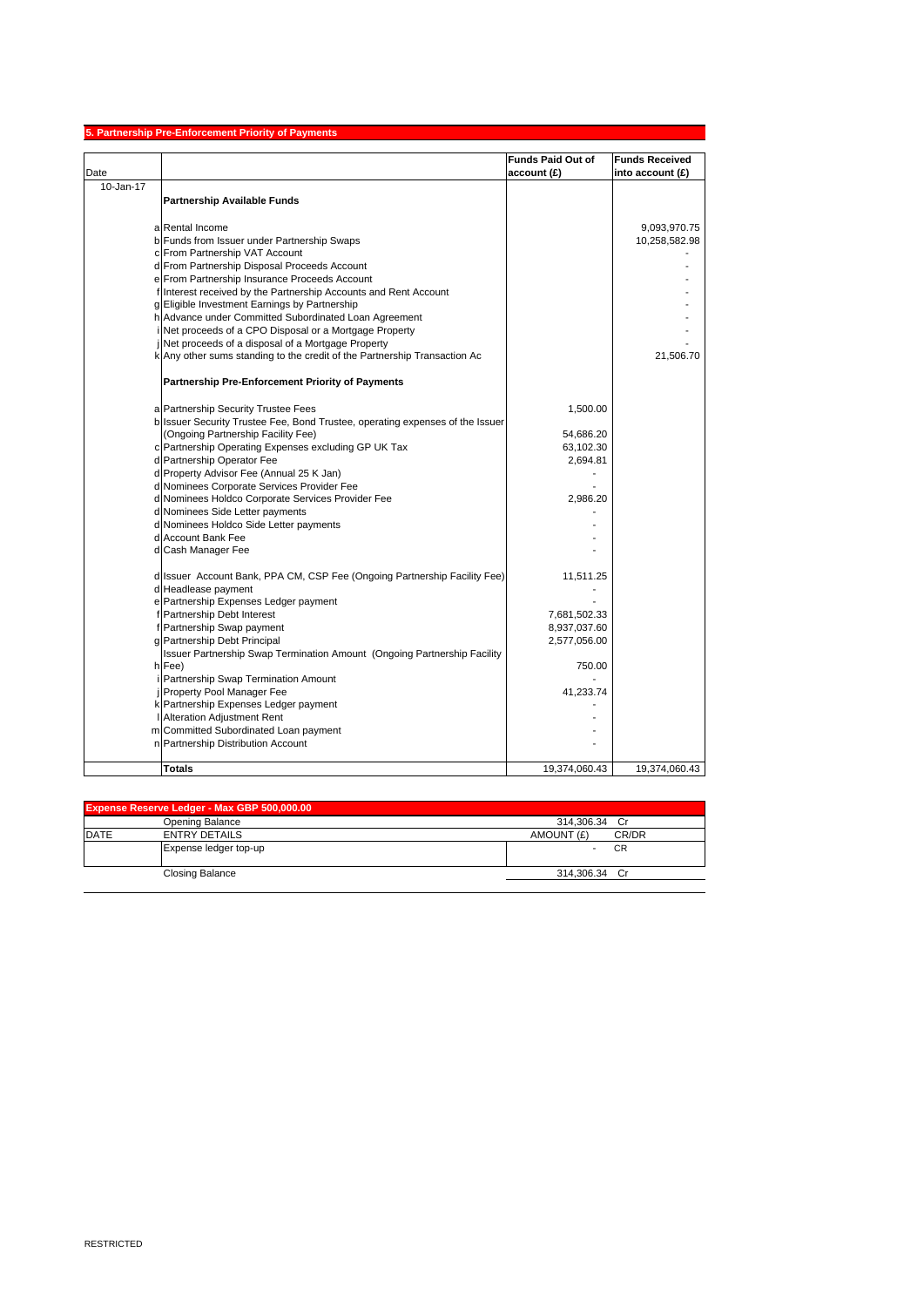#### **6. Issuer Transaction Account**

|               | <b>Opening Balance</b>                               | 79.360.97 Cr             |       |
|---------------|------------------------------------------------------|--------------------------|-------|
| <b>DATE</b>   | <b>ENTRY DETAILS</b>                                 | AMOUNT (£)               | CR/DR |
|               |                                                      |                          |       |
| $01 - Nov-16$ | Credit interest                                      | $\overline{\phantom{a}}$ | l Cr  |
| 01-Dec-16     | Credit interest                                      | $\overline{\phantom{a}}$ | Cr    |
| $01$ -Jan-16  | Credit interest                                      |                          | l Cr  |
| $13 - Jan-17$ | <b>Swaps Receipts</b>                                | 1,321,545.38 Cr          |       |
| 13-Jan-17     | <b>Partnership Debt</b>                              | 10,258,558.33 Cr         |       |
| 13-Jan-17     | Swap Pays                                            | 1,321,545.38 Dr          |       |
| 13-Jan-17     | <b>Ongoing Fee</b>                                   | 66,197.45 Cr             |       |
| 13-Jan-17     | <b>HSBC</b> Fee                                      | 7,700.00 Dr              |       |
| $13 - Jan-17$ | <b>Issuer Operating Expenses</b>                     | 51,986.20 Dr             |       |
| 13-Jan-17     | Issuer Profit (paid as part of Ongoing Fee)          | 750.00 Cr                |       |
| 13-Jan-17     | <b>Notes</b>                                         | 10,258,558.32 Dr         |       |
| $13-Oct-16$   | Issuer/Issuer Holdco Corporate Services Provider Fee | 6.511.25 Dr              |       |
|               | Closing Balance                                      | 80,110.98 Cr             |       |

### **7. Issuer Pre-Enforcement Priority of Payments**

|               |                                                        | <b>Funds Paid Out of</b> | <b>Funds Received</b> |
|---------------|--------------------------------------------------------|--------------------------|-----------------------|
| Date          |                                                        | account(f)               | into account $(f)$    |
| $13 - Jan-17$ |                                                        |                          |                       |
|               |                                                        |                          |                       |
|               | <b>Issuer Available Funds</b>                          |                          |                       |
|               | a Funds due to Issuer under Partnership Swap Agreement |                          | 8,937,037.60          |
|               | b Amounts due to Issuer in respect of Partnership Loan |                          | 10,325,505.78         |
|               | c Any amount due to Issuer under Issuer Swap Agreement |                          | 10,258,582.98         |
|               | d Ineterest Received by Issuer on Transaction Account  |                          |                       |
|               | e Eigible Investment Earnings                          |                          |                       |
|               | <b>Issuer Pre-Enforcement Priority of Payments</b>     |                          |                       |
|               | a Bond Trustee Fee                                     | 1,200.00                 |                       |
|               | a Issuer Security Trustee Fee                          | 1.500.00                 |                       |
|               | b Issuer Operating Expenses                            | 51,986.20                |                       |
|               | c Issuer/Issuer Holdco Corporate Services Provider Fee | 6,511.25                 |                       |
|               | c Paying Agent Fee                                     | 500.00                   |                       |
|               | c Account Bank Fee                                     | 750.00                   |                       |
|               | c Cash Manager Fee                                     | 3,750.00                 |                       |
|               | d Bond Interest                                        | 7,681,502.32             |                       |
|               | d Bond Principal                                       | 2,577,056.00             |                       |
|               | d Issuer Swap Provider                                 | 8,937,037.60             |                       |
|               | d Partnership Swap payment                             | 10,258,582.98            |                       |
|               | e Issuer Profit                                        | 750.00                   |                       |
|               | f Swap Subordinated Amounts                            |                          |                       |
|               | g Issuer Partnership Swap Termination Amount           |                          |                       |
|               | hussuer Transaction Account                            |                          |                       |
|               | <b>Totals</b>                                          | 29,521,126.35            | 29,521,126.36         |